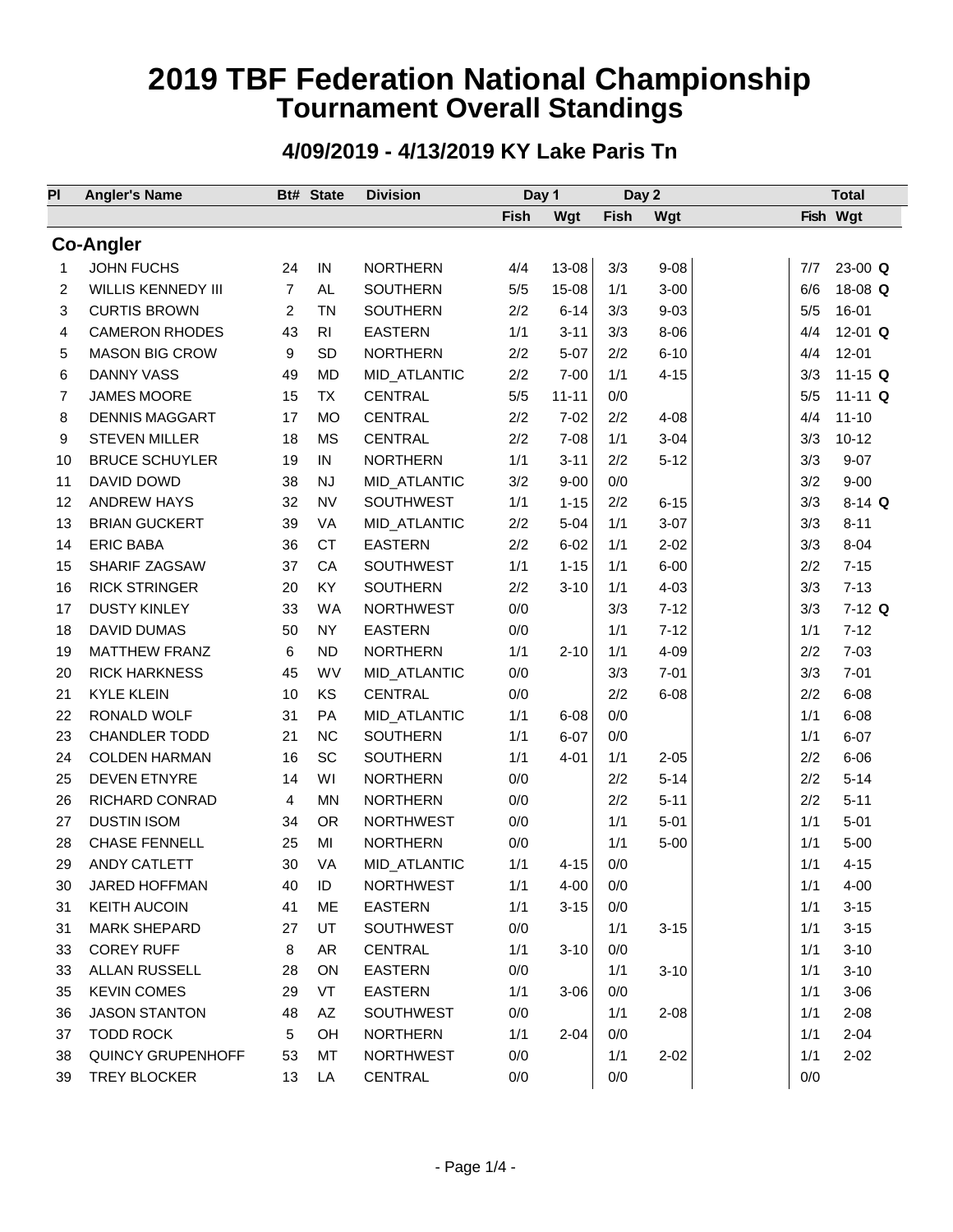#### **Pl Angler's Name Bt# State Division Day 1 Day 2 Total Fish Wgt Fish Wgt Fish Wgt Co-Angler** 39 CHRIS SWIFT 12 NE CENTRAL 0/0 0/0 0/0 39 SANFORD L HOOKER 23 OK CENTRAL 0/0 0/0 0/0 0/0 0/0 39 CAMERON CHASE 47 MA EASTERN 0/0 0/0 0/0 0/0 0/0 39 JASON NEEDHAM 51 NH EASTERN 0/0 0/0 0/0 0/0 0/0 39 WAYNE BARLOW 35 ON EASTERN 0/0 00 00 00 0/0 39 ROGER SHIRKEY 42 DE MID\_ATLANTIC 0/0 | 0/0 | 0/0 | 0/0 39 ANDRE STURKEY 52 DC MID\_ATLANTIC 0/0 0/0 000 0/0 0/0 39 TIM KRANTZ 3 IL NORTHERN 0/0 0/0 0/0 39 JON ANGSTMANN 11 OH NORTHERN 0/0 0/0 0/0 0/0 0/0 39 SCOTT PERKINS 22 FL SOUTHERN 0/0 00 00 00 000 0/0 39 DAVID ENGLISH 26 GA SOUTHERN 0/0 00 00 00 000 0/0 39 RICK SMITH 1 TN SOUTHERN 0/0 00 00 00 000 0/0 39 JAMES CHOATE 44 CO SOUTHWEST 0/0 0/0 0/0 0/0 39 BETHANY WELLING 46 NM SOUTHWEST 0/0 0/0 0/0 0/0 0/0

### **4/09/2019 - 4/13/2019 KY Lake Paris Tn**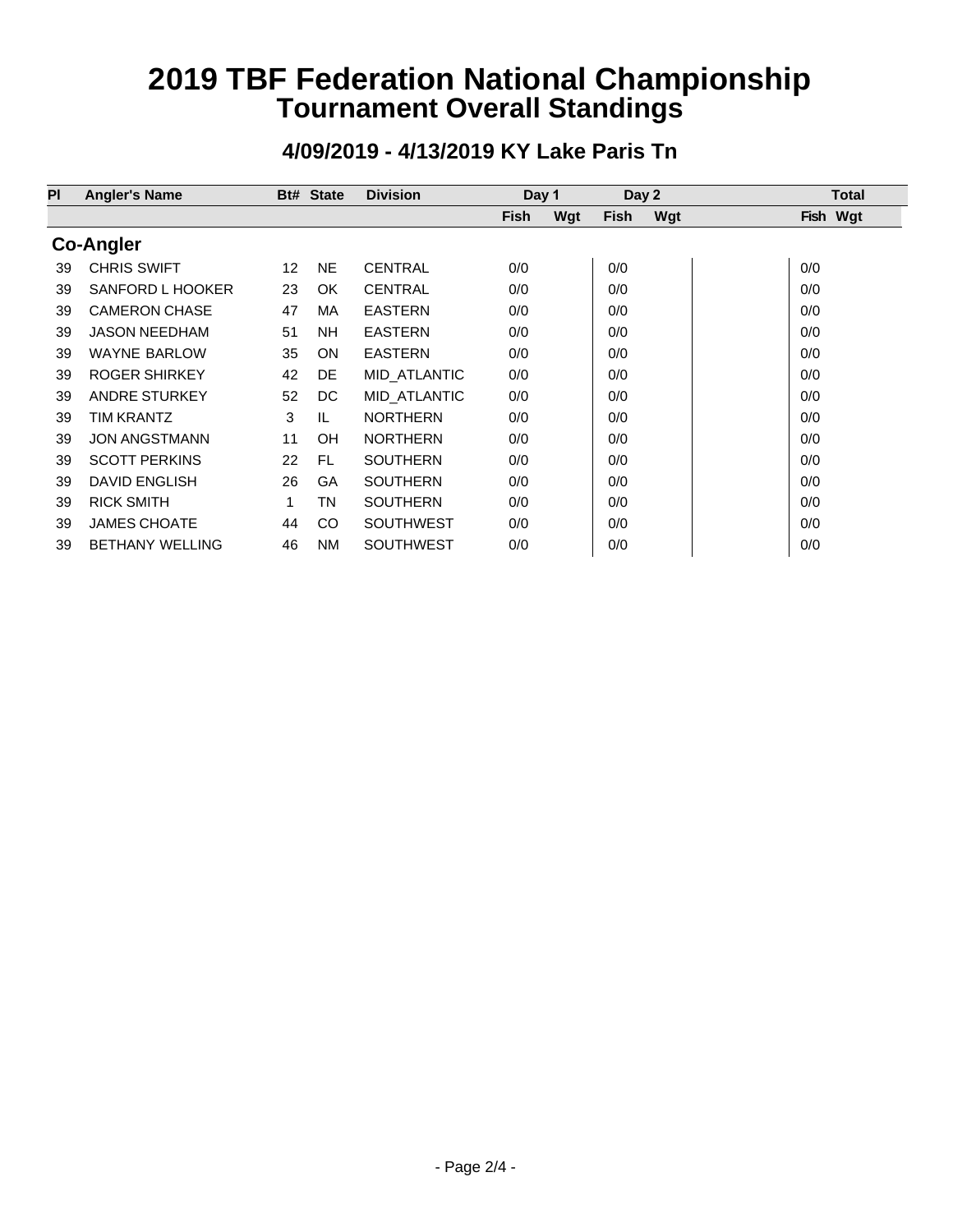### **4/09/2019 - 4/13/2019 KY Lake Paris Tn**

| PI | <b>Angler's Name</b>     |                         | Bt# State      | <b>Division</b>  | Day 1 |           | Day 2 |           | <b>Total</b> |               |
|----|--------------------------|-------------------------|----------------|------------------|-------|-----------|-------|-----------|--------------|---------------|
|    |                          |                         |                |                  | Fish  | Wgt       | Fish  | Wgt       |              | Fish Wgt      |
|    | <b>Boater</b>            |                         |                |                  |       |           |       |           |              |               |
| 1  | <b>PRESTON CRAIG</b>     | 19                      | <b>TN</b>      | <b>SOUTHERN</b>  | 4/4   | $12 - 11$ | 4/4   | 19-07     | 8/8          | 32-02 $Q$     |
| 2  | <b>JASON CRONE</b>       | 28                      | <b>MT</b>      | <b>NORTHWEST</b> | 4/4   | 16-08     | 5/5   | 12-03     | 9/9          | 28-11 Q       |
| 3  | <b>DOUG THOMPSON</b>     | 16                      | AR             | <b>CENTRAL</b>   | 5/5   | 13-09     | 5/5   | $13 - 14$ |              | 10/10 27-07 Q |
| 4  | <b>SCOTT GREEN</b>       | 45                      | VT             | <b>EASTERN</b>   | 4/4   | 16-05     | 3/3   | $10 - 14$ | 7/7          | $27-03$ Q     |
| 5  | <b>BOB BRODY</b>         | 33                      | <b>PA</b>      | MID_ATLANTIC     | 5/5   | 19-08     | 3/3   | $7 - 07$  | 8/8          | $26-15$ Q     |
| 6  | <b>KORY RAY</b>          | 42                      | <b>OR</b>      | <b>NORTHWEST</b> | 4/4   | 15-07     | 3/3   | $11 - 04$ | 7/7          | $26 - 11$     |
| 7  | RANDY WIECZOREK          | 12                      | <b>MN</b>      | <b>NORTHERN</b>  | 5/5   | $17 - 13$ | 2/2   | $8 - 13$  | 7/7          | $26-10$ Q     |
| 8  | <b>SHANNON JOHNSON</b>   | 6                       | <b>TN</b>      | <b>SOUTHERN</b>  | 3/3   | $6 - 13$  | 5/5   | 19-11     | 8/8          | 26-08         |
| 9  | <b>ANDY FRYER</b>        | 23                      | OH             | <b>NORTHERN</b>  | 2/2   | $9 - 13$  | 4/4   | 16-07     | 6/6          | 26-04         |
| 10 | <b>JASON BACON</b>       | 44                      | MA             | <b>EASTERN</b>   | 5/5   | $21 - 06$ | 0/0   |           | 5/5          | $21 - 06$     |
| 11 | JEFFREY ZESIGER          | 8                       | FL             | <b>SOUTHERN</b>  | 3/3   | $9 - 02$  | 2/2   | $11 - 07$ | 5/5          | 20-09         |
| 12 | <b>CODY ARTH</b>         | 18                      | <b>ND</b>      | <b>NORTHERN</b>  | 4/4   | $12 - 13$ | 3/3   | $6 - 15$  | 7/7          | 19-12         |
| 13 | <b>JORDAN MCMORRIS</b>   | 50                      | <b>NM</b>      | SOUTHWEST        | 3/3   | $7 - 10$  | 3/3   | $11 - 10$ | 6/6          | 19-04 Q       |
|    | <b>KENT PRIEL</b>        | 3                       | <b>NE</b>      | <b>CENTRAL</b>   | 4/4   | 16-01     | 1/1   | $2 - 10$  | 5/5          | $18 - 11$     |
| 14 |                          |                         |                |                  |       |           |       |           |              |               |
| 15 | <b>JUSTIN SOPPE</b>      | 36                      | ID             | <b>NORTHWEST</b> | 2/2   | $11 - 13$ | 1/1   | $6 - 08$  | 3/3          | 18-05         |
| 16 | MITCHELL CAMDEN          | 47                      | VA             | MID_ATLANTIC     | 1/1   | $5 - 05$  | 5/5   | $12 - 15$ | 6/6          | 18-04         |
| 17 | <b>PATRICK BROWN</b>     | 9                       | GA             | <b>SOUTHERN</b>  | 1/1   | $4 - 10$  | 4/4   | 13-08     | 5/5          | 18-02         |
| 18 | <b>SHAWN GROVER</b>      | 32                      | <b>ME</b>      | <b>EASTERN</b>   | 2/2   | $5 - 09$  | 3/3   | 12-06     | 5/5          | $17 - 15$     |
| 19 | JEFF COLWELL             | 30                      | CO             | SOUTHWEST        | 1/1   | $4 - 07$  | 5/5   | 13-07     | 6/6          | $17 - 14$     |
| 20 | ROBERT C GANN            | 22                      | LA             | <b>CENTRAL</b>   | 2/2   | $8 - 02$  | 2/2   | $8 - 09$  | 4/4          | $16 - 11$     |
| 21 | <b>TROY SNEDDON</b>      | $\overline{7}$          | OH             | <b>NORTHERN</b>  | 5/5   | 13-07     | 1/1   | $2 - 07$  | 6/6          | $15 - 14$     |
| 22 | <b>JACKIE HUSMANN</b>    | 11                      | OK             | <b>CENTRAL</b>   | 3/2   | $7 - 13$  | 2/2   | $7 - 06$  | 5/4          | 15-03         |
| 23 | <b>GERARD COCKS</b>      | 46                      | ON             | <b>EASTERN</b>   | 4/4   | $10 - 07$ | 1/1   | $4 - 08$  | 5/5          | $14 - 15$     |
| 24 | <b>THOMAS TURNER</b>     | 40                      | <b>MD</b>      | MID_ATLANTIC     | 4/4   | 14-09     | 0/0   |           | 4/4          | 14-09         |
| 25 | <b>BRADY FARRELL</b>     | 17                      | WI             | <b>NORTHERN</b>  | 2/2   | $4 - 04$  | 3/3   | $10 - 03$ | 5/5          | 14-07         |
| 26 | <b>JUSTIN FUNG</b>       | 34                      | ON             | <b>EASTERN</b>   | 3/3   | $11 - 11$ | 1/1   | $2 - 03$  | 4/4          | $13 - 14$     |
| 27 | <b>CHRIS MOLINEAUX</b>   | 27                      | R <sub>l</sub> | <b>EASTERN</b>   | 3/3   | $11 - 01$ | 1/1   | $2 - 07$  | 4/4          | 13-08         |
| 28 | <b>JASON REMMERS</b>     | 38                      | CA             | <b>SOUTHWEST</b> | 3/3   | $7 - 07$  | 2/2   | $5 - 08$  | 5/5          | $12 - 15$     |
| 29 | <b>MATTHEW MARINELLI</b> | 31                      | <b>CT</b>      | <b>EASTERN</b>   | 3/3   | $7 - 14$  | 2/2   | $4 - 10$  | 5/5          | $12 - 08$     |
| 30 | JAMES S. BURNS           | 25                      | KY             | <b>SOUTHERN</b>  | 0/0   |           | 4/4   | $12 - 01$ | 4/4          | $12 - 01$     |
| 31 | <b>BRIAN ELGIN</b>       | 26                      | IL             | <b>NORTHERN</b>  | 1/1   | $4 - 13$  | 2/2   | $7 - 00$  | 3/3          | $11 - 13$     |
| 32 | <b>WADE HEADRICK</b>     | 37                      | UT             | SOUTHWEST        | 2/2   | $6 - 06$  | 2/2   | $5 - 06$  | 4/4          | $11 - 12$     |
| 33 | DAVID BARKER             | 29                      | DC             | MID_ATLANTIC     | 3/3   | $11 - 11$ | 0/0   |           | 3/3          | $11 - 11$     |
| 34 | <b>LOGAN MAIN</b>        | $\mathbf{1}$            | <b>MS</b>      | CENTRAL          | 1/1   | $2 - 09$  | 2/2   | 8-09      | 3/3          | $11 - 02$     |
| 35 | DAVID HUDSON             | 52                      | <b>NV</b>      | SOUTHWEST        | 2/2   | $10 - 11$ | 0/0   |           | 2/2          | $10 - 11$     |
| 36 | <b>TROY DIEDE</b>        | $\overline{\mathbf{c}}$ | <b>SD</b>      | <b>NORTHERN</b>  | 2/2   | $7 - 02$  | 1/1   | $3 - 08$  | 3/3          | $10 - 10$     |
| 37 | <b>DUSTIN GLAZE</b>      | 20                      | TX             | CENTRAL          | 5/5   | $9 - 11$  | 0/0   |           | 5/5          | $9 - 11$      |
| 38 | <b>BRENT SEWELL</b>      | 13                      | <b>NC</b>      | SOUTHERN         | 1/1   | $2 - 11$  | 2/2   | $5 - 10$  | 3/3          | $8 - 05$      |
| 39 | RONNIE BREWER            | 43                      | VA             | MID_ATLANTIC     | 2/2   | $5 - 00$  | 1/1   | $2 - 07$  | 3/3          | $7 - 07$      |